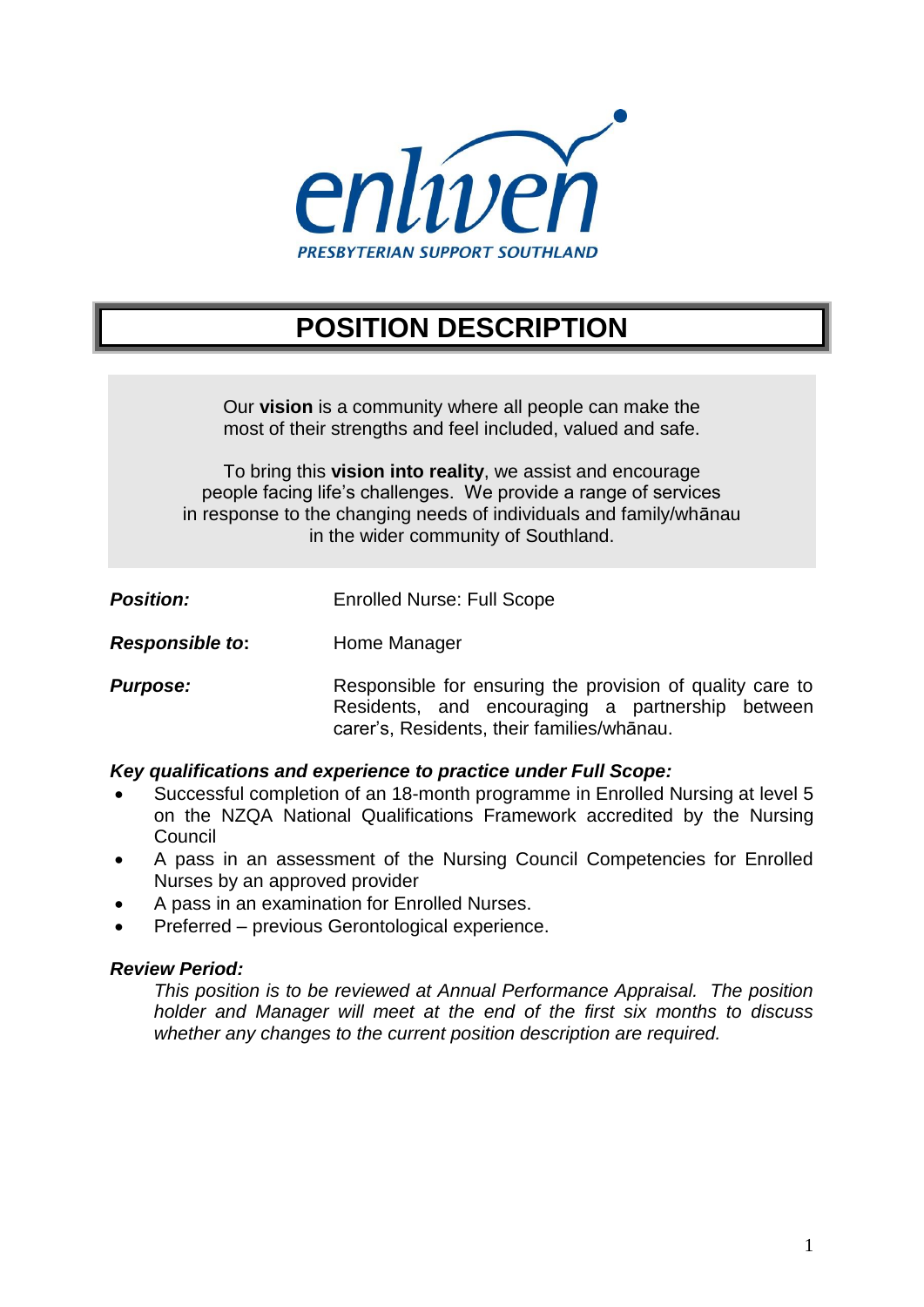# **Key Tasks**

# *1.0 To provide a Resident-driven environment for Residents, their family/wh***ā***nau and staff*

# *Performance Expectations:*

(a) Ensure environment enables Residents to participate at their own level.

# *Successfully Demonstrated by:*

- Formation of caring relationships with Residents, families/whānau.
- Open and honest communication with peers, Residents, and families/whānau.
- Contribution of ideas towards common goal.
- **EXECT** Creating and maintaining a Resident driven harmonious atmosphere.
- Exercising courtesy/hospitality and respect in all interactions with Residents, family/whānau, and the community and staff.
- **Providing an activity based environment in accordance with the individualized** Resident's cognitive assessment.
- Providing a daily activities programme that reflects the individual Resident's interests as a group.

## *Relevant NCNZ Competencies* (Enrolled Nurse Scope of Practice) **Full Scope**

Competency 1.4:

*Promotes an environment that enables health consumer safety, independence, quality of life and health.*

Competency 2.6:

*Contributes to the health education of health consumers to maintain and promote health*

Competency 3.1:

*Establishes, maintains and concludes therapeutic interpersonal relationships*

Competency 3.3:

*Uses a partnership approach to enhance health outcomes for health consumers.*

Competency 4.1:

*Collaborates and participates with colleagues and members of the health care team to deliver care.*

# *2.0 Competence in delivering nursing care under the direction of the Registered Nurse*

# *Performance Expectations:*

(a) Regularly applies knowledge from the biological, psychological and social sciences, including a basic understanding of disease protection processes and delivers competent nursing support under the direction of the registered nurse.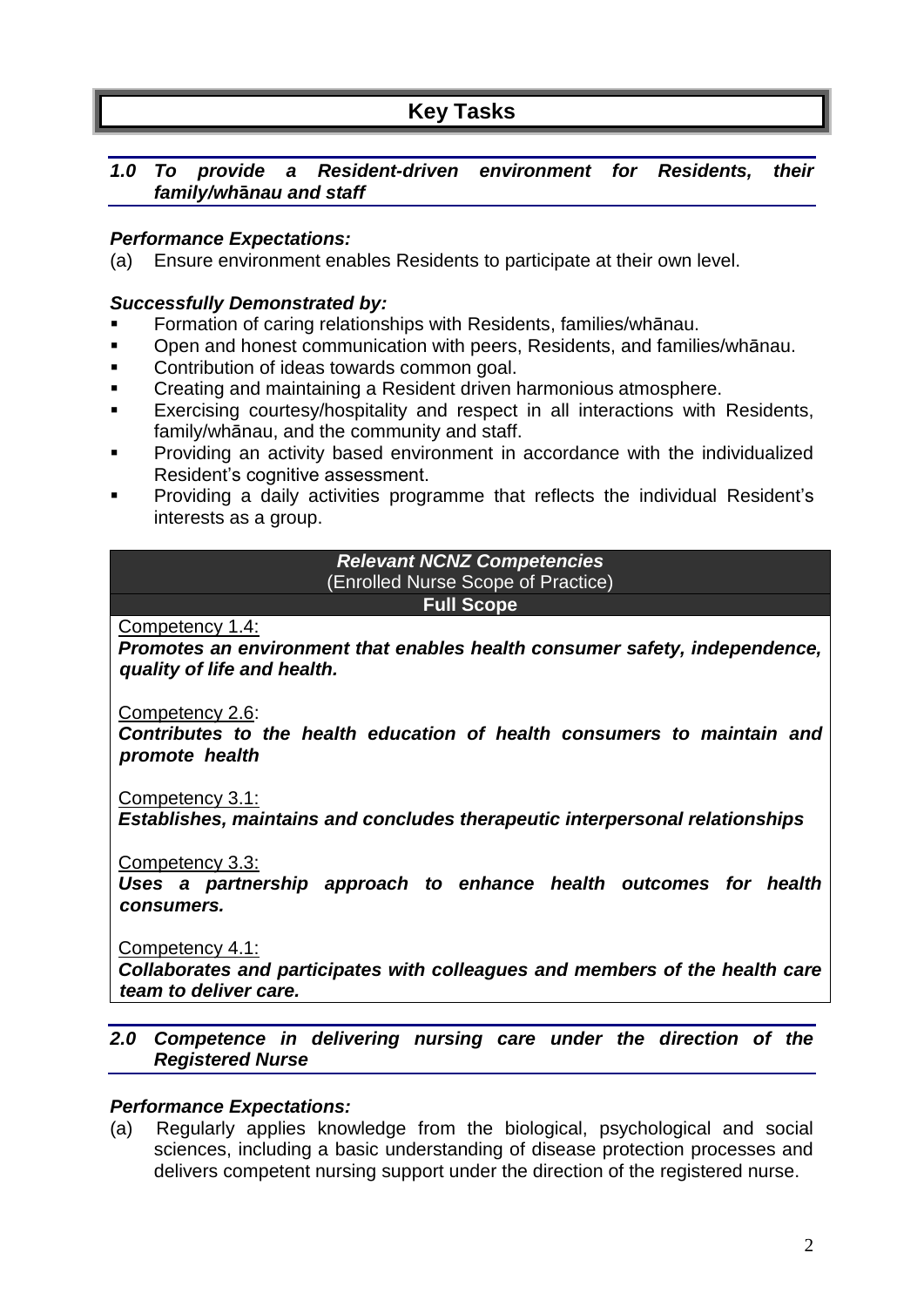# *Successfully Demonstrated by:*

- Assists Residents to undertake activities of daily living, such as nutrition, elimination, hydration, mobility, social functioning and personal hygiene.
- Undertakes observation, reporting, recording and documentation of health status.
- Communicates results of assessments to the registered nurse and appropriate members of the health team.
- Performs basic first aid and emergency procedures.
- Applies the principles of infection control.
- Assists with routine examinations and routine diagnostic tests.
- Maintains an appropriate and safe environment.
- Performs safe moving and handling of Residents.
- Applies the principles of asepsis.
- Uses knowledge of the healing process to maintain skin integrity.
- Applies the principles of medication safety in the storage and administration of medicines.
- Recognises life stages and socio-cultural realities.

### *Relevant NCNZ Competencies (Enrolled Nurse Scope of Practice)* **Full Scope**

Competency 1.1*: Accepts responsibility for ensuring that his/her nursing practice and conduct meet the standards of the professional, ethical and relevant legislated* 

Competency 2.1:

*requirements.*

*Provides planned nursing care to achieve identified outcomes*

Competency 2.2:

*Contributes to nursing assessments by collecting and reporting information to the Registered Nurse*

Competency 2.3:

*Recognises and reports changes in health and functional status to the registered nurse or directing health professional*

Competency 2.4

*Contributes to the evaluation of client care*

Competency 2.5:

*Ensures documentation is accurate and maintains confidentiality of information*

# *3.0 Interacts effectively and supports relationships with Residents, families/whānau and other members of the health team*

# *Performance Expectations:*

(a) Effective, productive relationships and communications with all others, including Residents, families/whānau and the health team.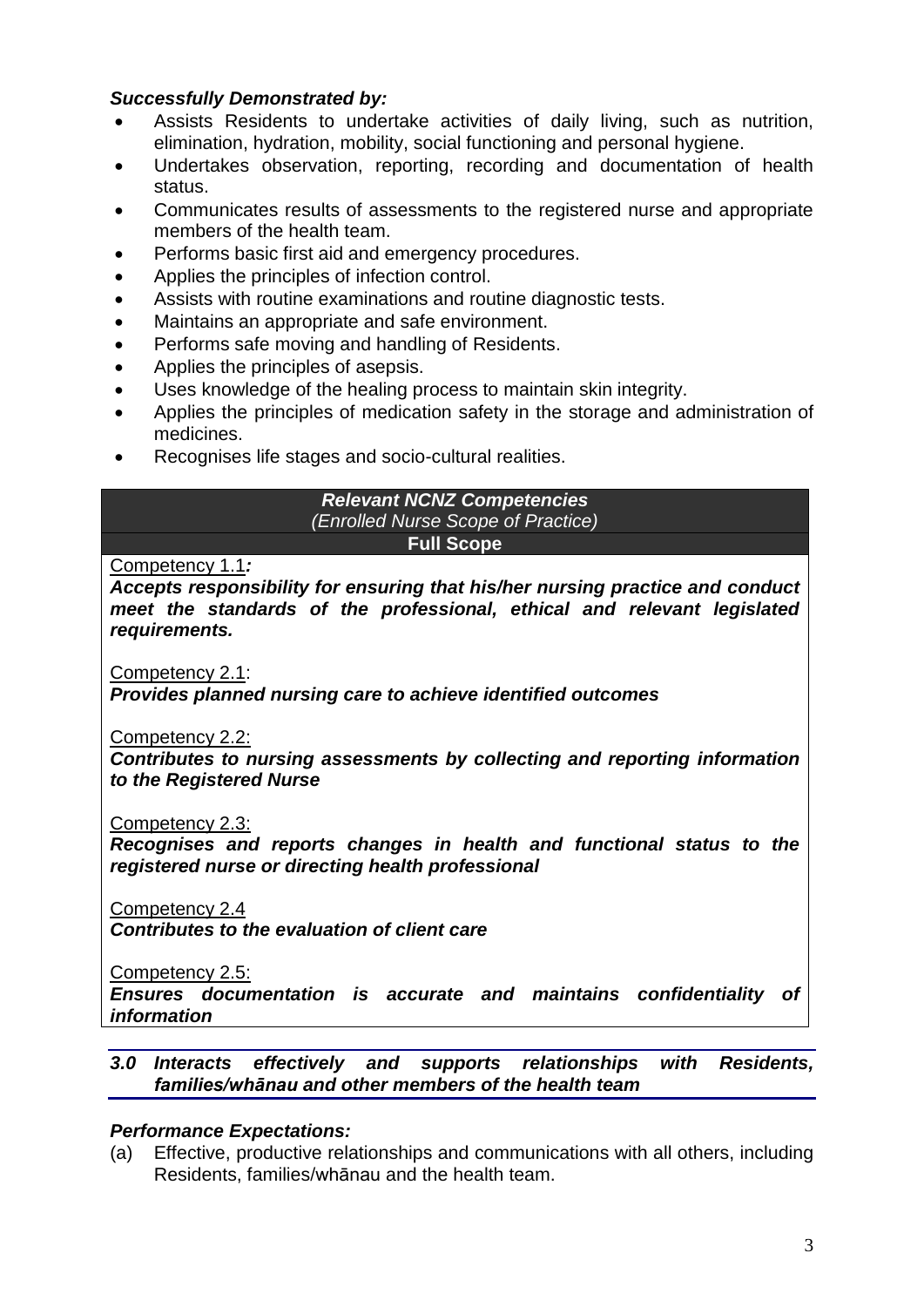# *Successfully Demonstrated by:*

- Communicates verbally and non-verbally appropriately and effectively.
- Documents in accordance with the requirements of the employer and registered nurse.
- Demonstrates an awareness of, and commitment to the Treaty of Waitangi.
- Demonstrates an awareness of cultural safety through effective relationships with Residents and their families/whānau.
- Supports the right of Residents to maintain independent lifestyles with dignity in their own environment.
- Understands therapeutic relationships and professional boundaries.

### *Relevant NCNZ Competencies* (Enrolled Nurse Scope of Practice) **Full Scope**

# Competency 3.1*:*

*Establishes, maintains and concludes therapeutic interpersonal relationships*

Competency 3.2*:* 

*Communicates effectively as part of the health care team*

Competency 3.3*:*

*Uses a partnership approach to enhance health outcomes for health consumers*

Competency 4.1:

*Collaborates and participates with colleagues and members of the healthcare team to deliver care.*

# *4.0 Awareness of advocacy services and social agencies available*

# *Performance Expectations:*

(a) Ensure advocacy occurs for all Residents at all times.

# *Successfully Demonstrated by:*

- Following Support Plans that include a holistic approach to support.
- Promoting awareness and practice of advocacy by self and all facility staff at all times.
- Continuing awareness of legislation that affects advocacy of access to social services (e.g., Privacy Act 1992, Health & Disability Commissioners Act).

| <b>Relevant NCNZ Competencies</b>  |  |
|------------------------------------|--|
| (Enrolled Nurse Scope of Practice) |  |
| <b>Full Scope</b>                  |  |

# Competency 1.4:

*Promotes an environment that enables client safety, independence, quality of life, and health.*

Competency 2.6*:* 

*Contributes to the health education of health consumers to maintain and promote health*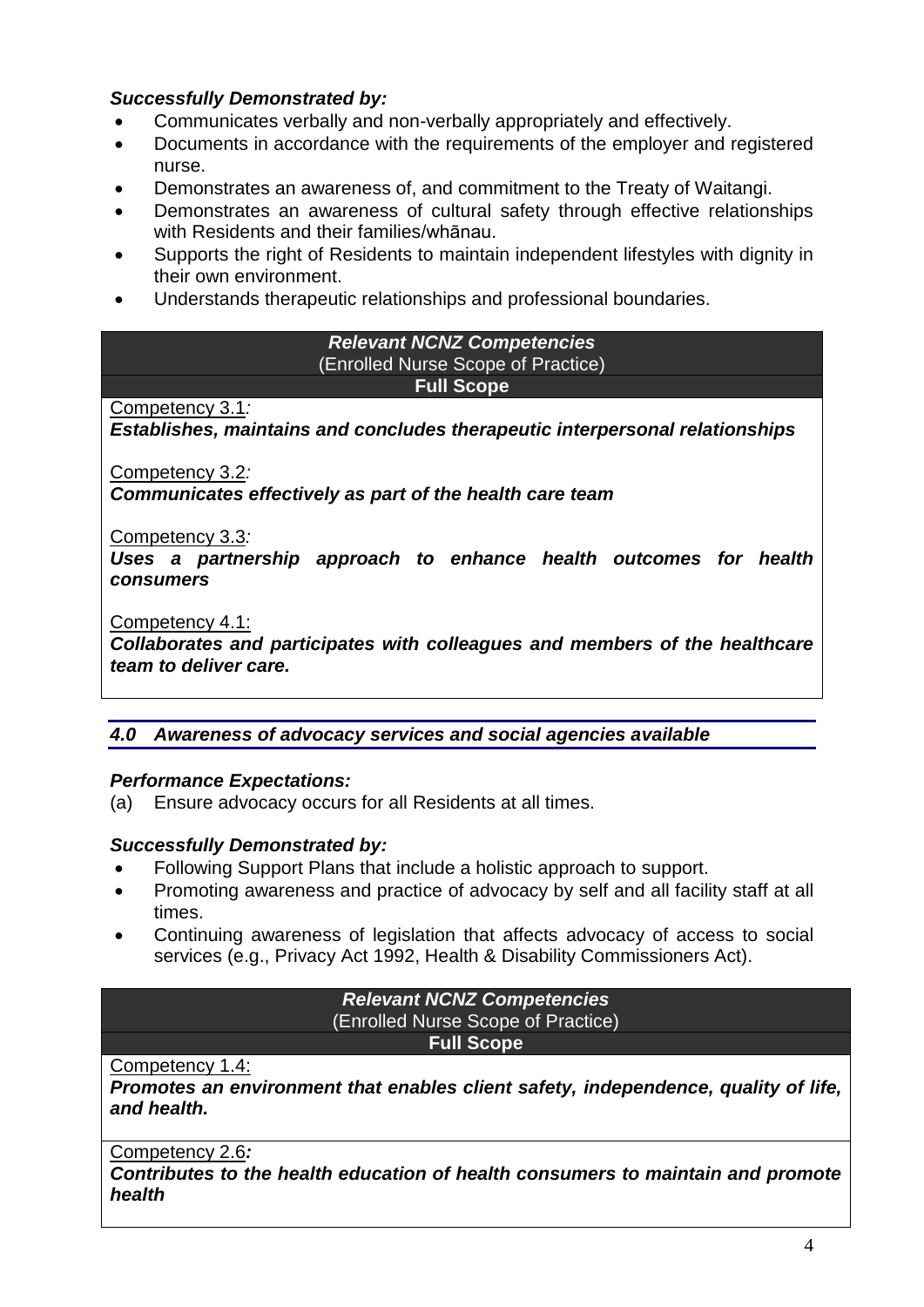# *5.0 Demonstrates an understanding of and upholds legal and ethical standards*

## *Performance Expectations:*

(a) Displays and demonstrates by own actions an understanding of legal and ethical standards.

## *Successfully Demonstrated by:*

- Recognises own scope of practice and competence.
- Demonstrates knowledge of relevant legislation pertaining to the delivery of Resident support.
- Ensures practice is within legislative requirements and relevant policies and procedural guidelines.
- Appropriately challenges practices, which compromise Resident safety, privacy or dignity.
- Maintains currency of own practice.

#### *Relevant NCNZ Competencies* (Enrolled Nurse Scope of Practice) **Full Scope**

#### Competency 1.2:

*Demonstrates the ability to apply the principles of Treaty of Waitangi/Te Tiriti o Waitangi to nursing practice*

#### Competency 1.3:

*Demonstrates an understanding of the Enrolled Nurse Scope of Practice and the Registered Nurse Responsibility and accountability for direction and Delegation of nursing care.*

#### Competency 4.2*:*

*Recognises the differences in accountability and responsibilities of registered nurses, enrolled nurses and healthcare assistants*

#### Competency 4.3*:*

*Demonstrates accountability and responsibility within the health care team when assisting or working under the direction of a registered health professional who is not a nurse.*

# *6.0 Demonstrates accountability and responsibility within the health care team under the direction of the Registered Nurse*

#### *Performance Expectations:*

(a) Is accountable for own decision-making and actions, and effectively works to meet own responsibilities as a member of the Health Care Team.

#### *Successfully Demonstrated by:*

- Accounts for own decision-making and actions and contributes to nursing decisions and support planning.
- Understands the nurse assistant/enrolled nurse role and boundaries in relation to the role and accountabilities of the registered nurse and other members of the health team.
- Prioritises and manages time.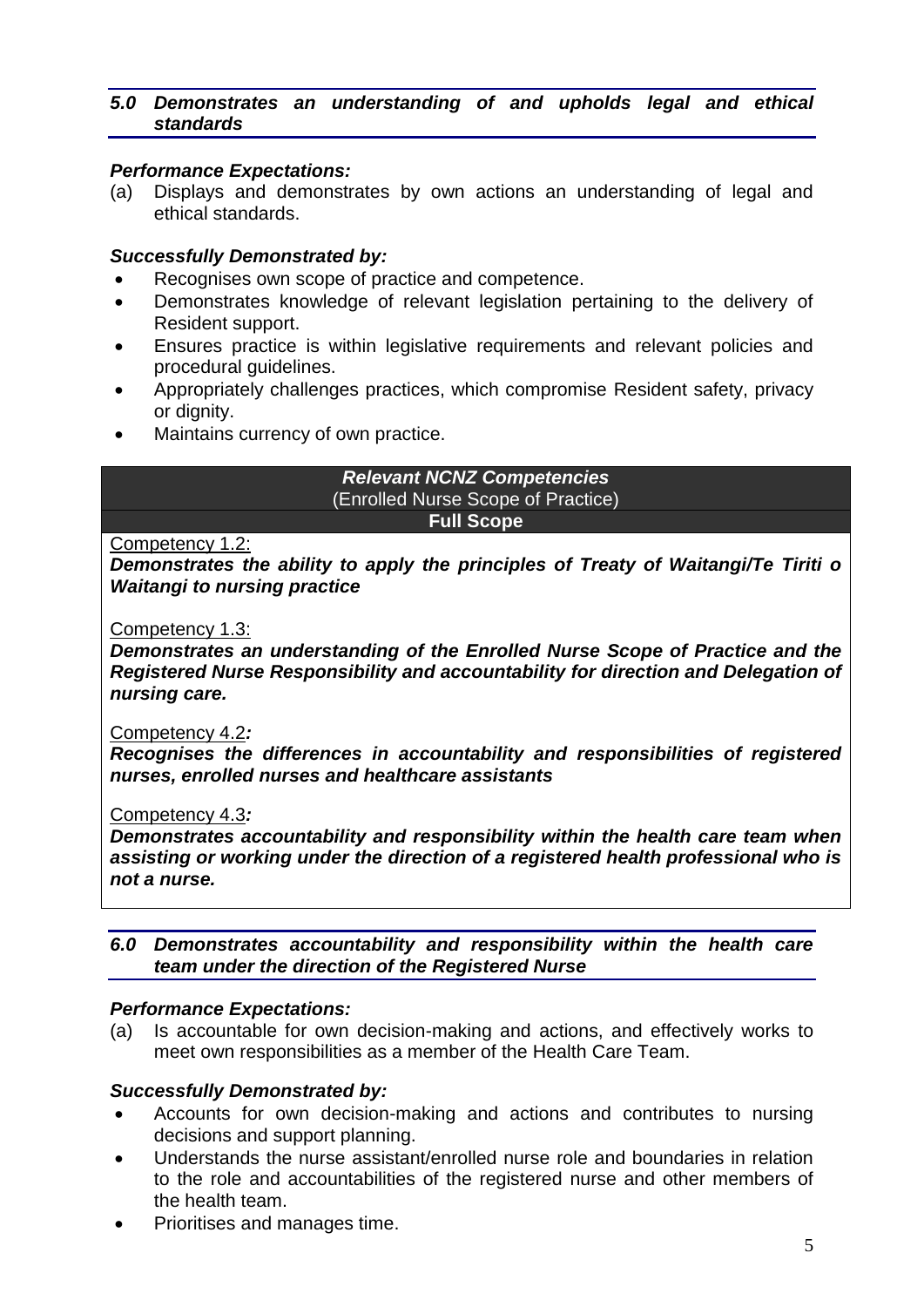### *Relevant NCNZ Competencies* (Enrolled Nurse Scope of Practice) **Full Scope**

Competency 1.3:

*Demonstrates an understanding of the Enrolled Nurse scope of practice and the Registered Nurse Responsibility and accountability for direction and Delegation of nursing care.*

Competency 1.5.:

*Participates in on-going professional and educational development*

Competency 1.6**:** 

*Practices nursing in a manner that the health consumer determines as being culturally safe*

#### Competency 4.2*:*

*Recognises the differences in accountability and responsibilities of registered nurses, enrolled nurses and healthcare assistants*

#### Competency 4.3*:*

*Demonstrates accountability and responsibility within the health care team when assisting or working under the direction of a registered health professional who is not a nurse.*

#### *7.0 Demonstrates practice which supports best health outcomes for Residents*

#### *Performance Expectations:*

(a) Works with the registered nurse to achieve best health outcomes for Residents

# *Successfully Demonstrated by:*

- Assists the registered nurse to enhance the ability of Residents to achieve their health potential.
- Contributes to discussion related to nursing practice, systems of support planning and quality improvement.

*Relevant NCNZ Competencies* (Enrolled Nurse Scope of Practice) **Full Scope**

Competency 1.4:

*Promotes an environment that enables health consumer safety, independence, quality of life and health*

Competency 2.1:

*Provides planned nursing care to achieve identified outcomes*

Competency 3.3*:* 

*Uses a partnership approach to enhance health outcomes for health consumers.*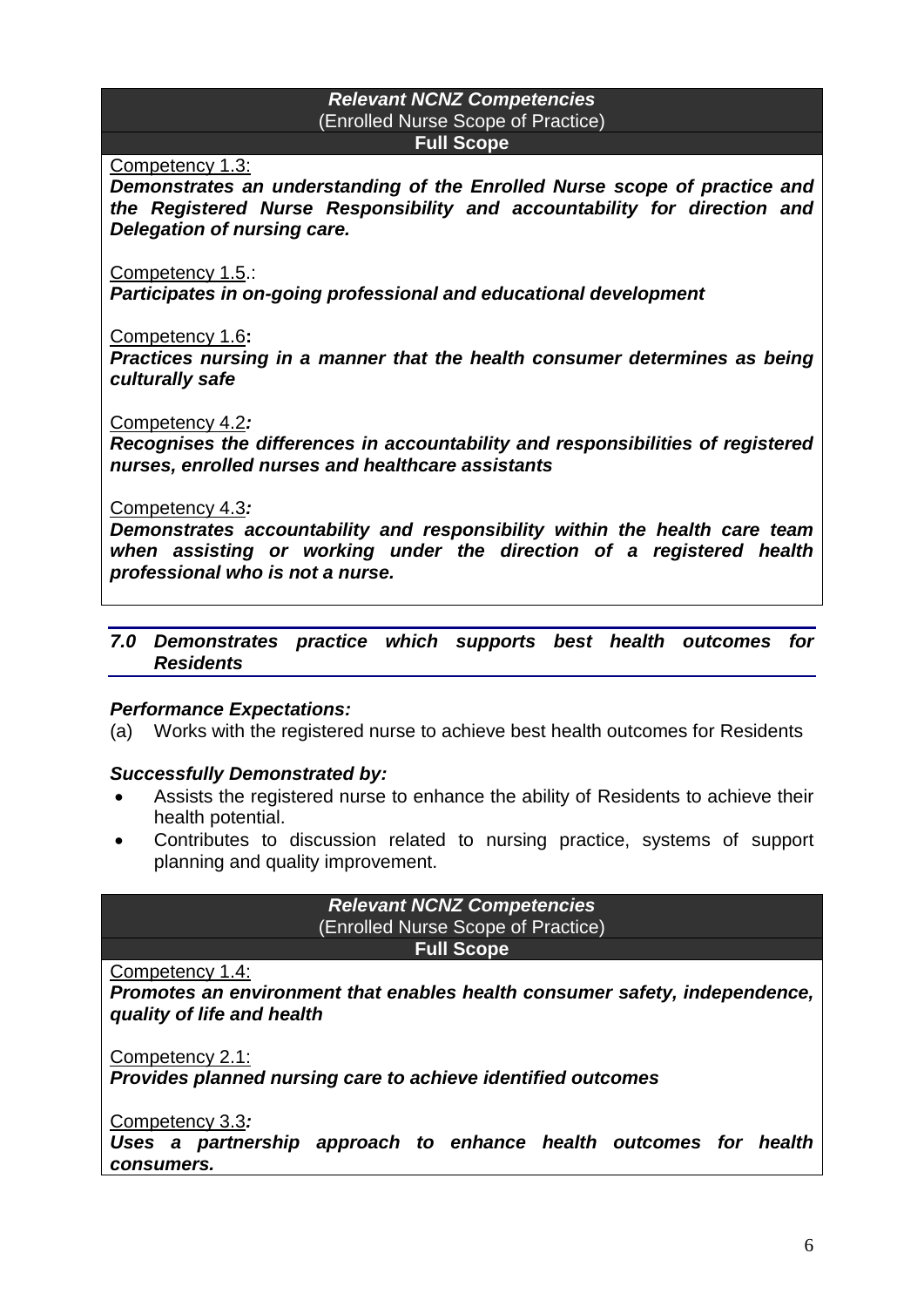# *8,0 Ensure one's own compliance with all Presbyterian Support Southland/Enliven policies*

# *Performance Expectations:*

- (a) Compliance with all Presbyterian Support Southland/Enliven policies achieved, including Infection control, Health and Safety, and lifting.
- (b) Ensuring the provision of a clean and secure home-like environment for Residents.

# *Successfully Demonstrated by:*

- Having read and ensured understanding of Presbyterian Support Southland/Enliven policies, and signed acceptance of these.
- Displaying a working knowledge of Presbyterian Support Southland/Enliven policies.
- Utilising Presbyterian Support Southland/Enliven incident recording and hazard management system.

# *Relevant NCNZ Competencies* (Enrolled Nurse Scope of Practice) **Full Scope**

# Competency 1.1:

*Accepts responsibility for ensuring that his/her nursing Practice and conduct meet the standards of the professional, ethical and relevant legislated requirements*

# Competency 1.3:

*Demonstrates understanding of the Enrolled Nurse scope of practice and the registered nurse responsibility and accountability for direction and delegation of nursing care*

# *9.0 Health and safety*

# *Performance Expectations:*

(a) Perform in accordance with the Health and Safety at Work Act 2015.

# *Successfully Demonstrated by:*

- To understand and meet your personal obligations under the Health and Safety at Work Act 2015..
- To understand importance of and be able to complete incident reports.
- To be aware of your responsibility to report an incident, accident, hazard or near miss and ensure reporting is carried out.
- **Demonstrate an adequate knowledge of Health and Safety requirements as a** team member.
- Ensure all new hazards are identified and reported and ensure all hazard controls are maintained and adhered to.
- Adhere to all Health and Safety policies and procedures implemented by the **Company**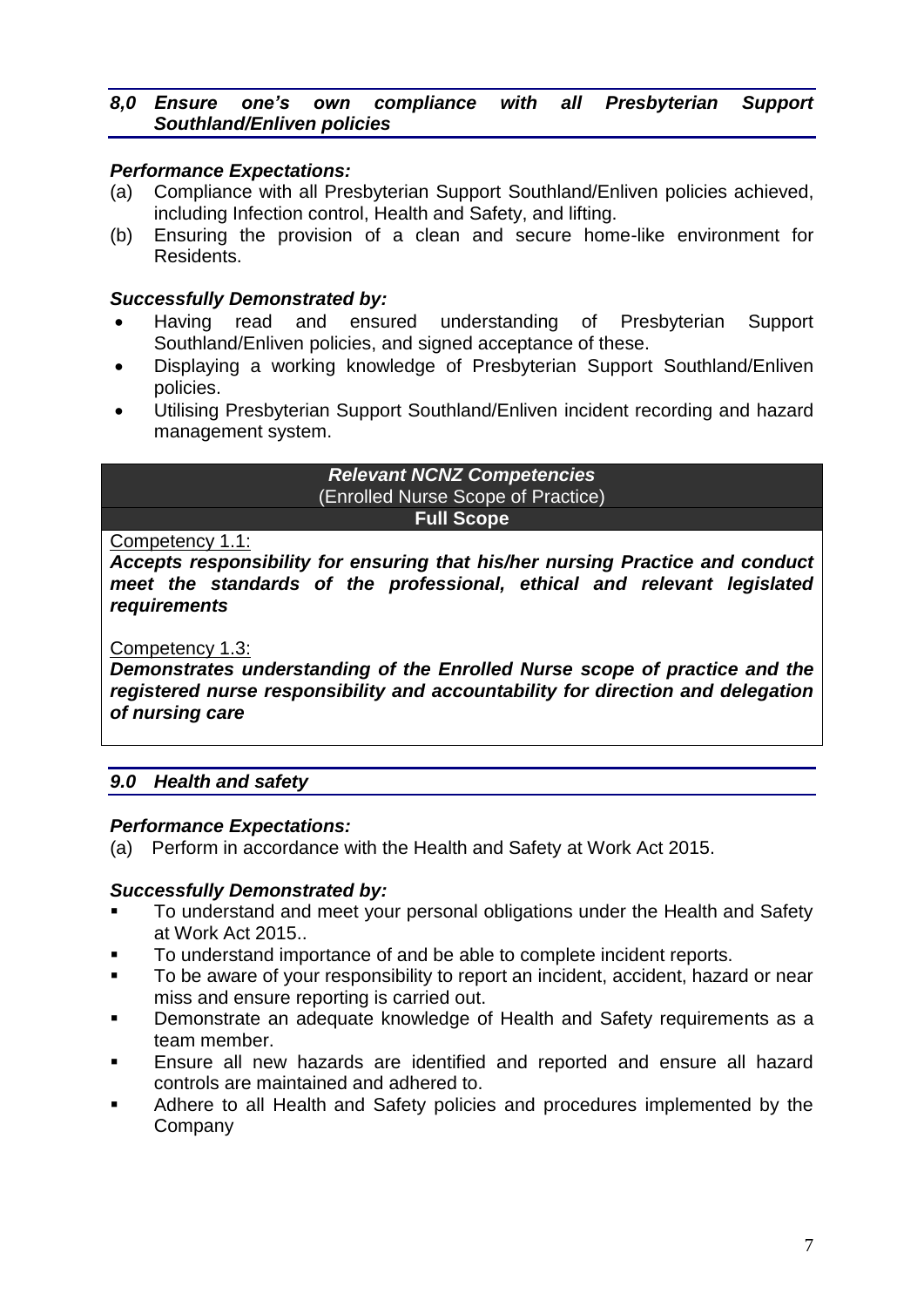# Agreed by:

| (Position Holder) |
|-------------------|
| (Manager)         |
| (Date)            |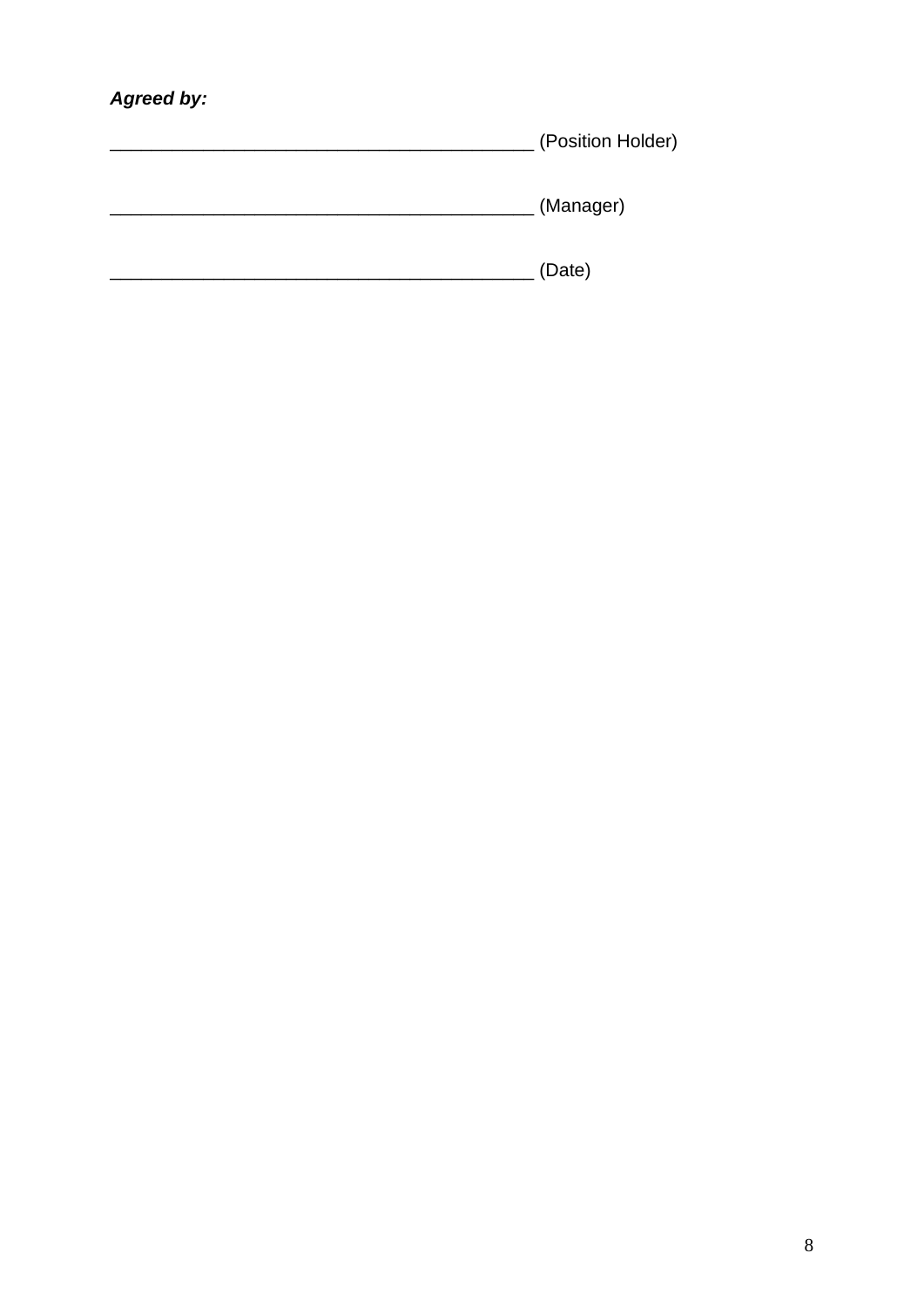# **Skills and Behaviours**

The Presbyterian Support Southland (PSS)/Enliven Skills and Behaviours are the things you should do to demonstrate our vision. The foundation of our vision is as follows, and as an organisation we seek to live our five core values in everything we do.

**RESPECT MANAAKI COMPASSION AROHA**

Respect for our heritage **Compassion with empathy** 

**FAMILY WHĀNAU WHĀNUI COMMUNITY IWI WHĀNUI/HĀPORI**

Celebration of family Communities that make a difference

# **ACCOUNTABILITY WHAKATAU TIKA**

Holding ourselves accountable

Skills and Behaviours are broken down into components which all work together. As an organisation, we expect all our people to demonstrate these skills and behaviours in everything they do.

## **Communication**

Communicates both orally and in writing in a manner which is clear, fluent and to the point, honest and open. Conveys messages in a credible way that holds the audiences attention, including readers and in group and one-to-one situations.

## **Client Focus**

Aware of and understands PSS mission and values and delivers services within this context. Monitors and upholds high quality of service, working in a co-operative, respectful manner with colleagues, clients and wider community.

#### **Self Determination**

Maintains a high level of drive with a positive attitude and enthusiasm towards hard work and meeting challenges.

#### **Team Work**

Works positively toward achieving team and organisational goals by encouraging teamwork and promoting respect and understanding of different opinions and backgrounds.

# **Accountability**

Takes personal responsibility and accountability for own work and performance. Takes timely decisions and commits to clear courses of action. Able to accept things may have been done better not blaming other factors.

#### **Self Improvement**

Takes responsibility for own development and actively pursues learning and development opportunities.

#### **Planning and Organising**

Sets clear objectives, plans and organises work of self and team with defined action steps for achieving planned outcomes.